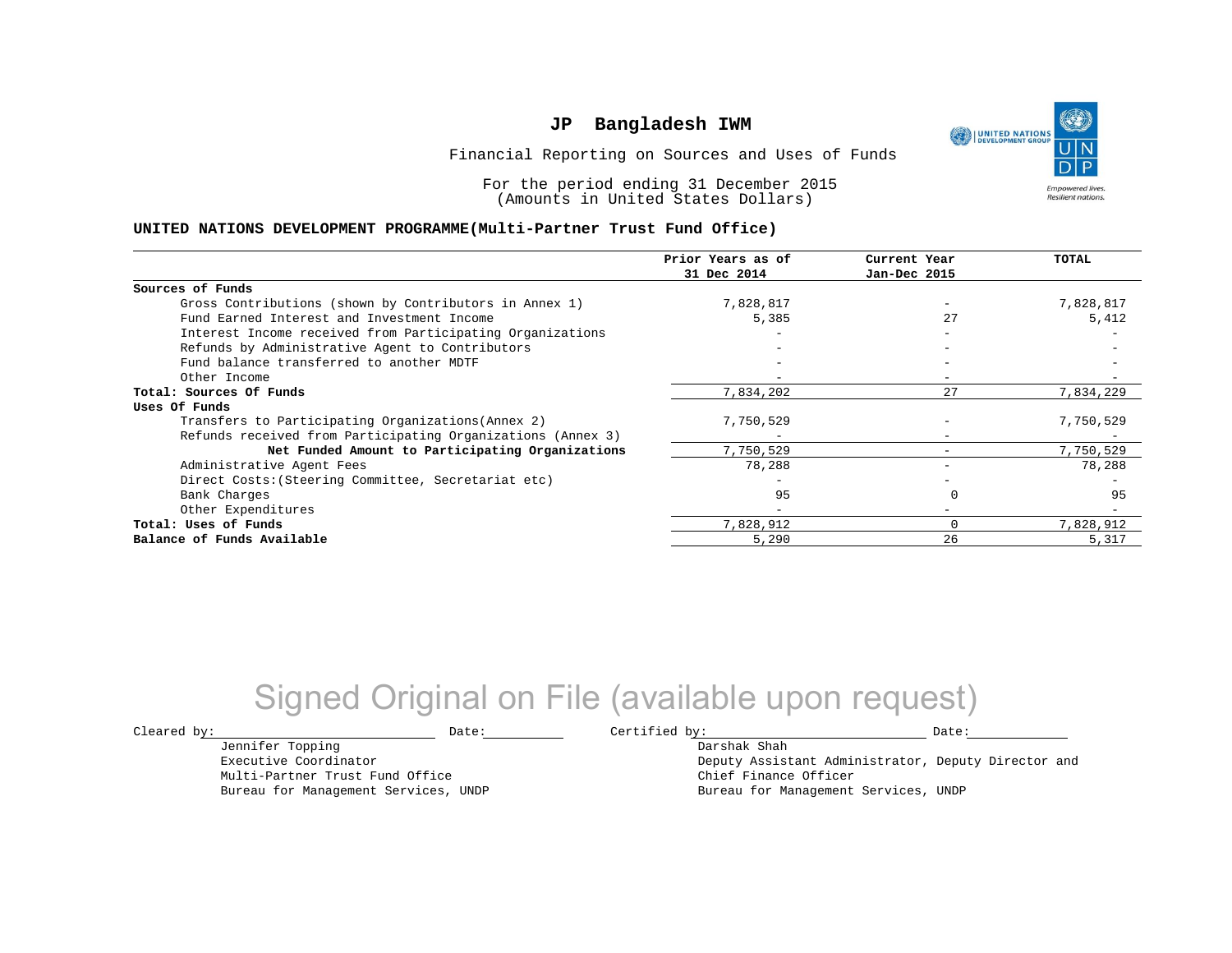

Financial Reporting on Sources and Uses of Funds

For the period ending 31 December 2015 (Amounts in United States Dollars)

#### **UNITED NATIONS DEVELOPMENT PROGRAMME(Multi-Partner Trust Fund Office)**

**Annex - 1: Gross Contributions**

|                           | Prior Years as of | Current Year             | TOTAL     |
|---------------------------|-------------------|--------------------------|-----------|
|                           | 31 Dec 2014       | Jan-Dec 2015             |           |
| Contributors              |                   |                          |           |
| GOVERNMENT OF NETHERLANDS | 7,828,817         | $\overline{\phantom{0}}$ | 7,828,817 |
| Total: Contributions      | 7,828,817         | $-$                      | 7,828,817 |

# Signed Original on File (available upon request)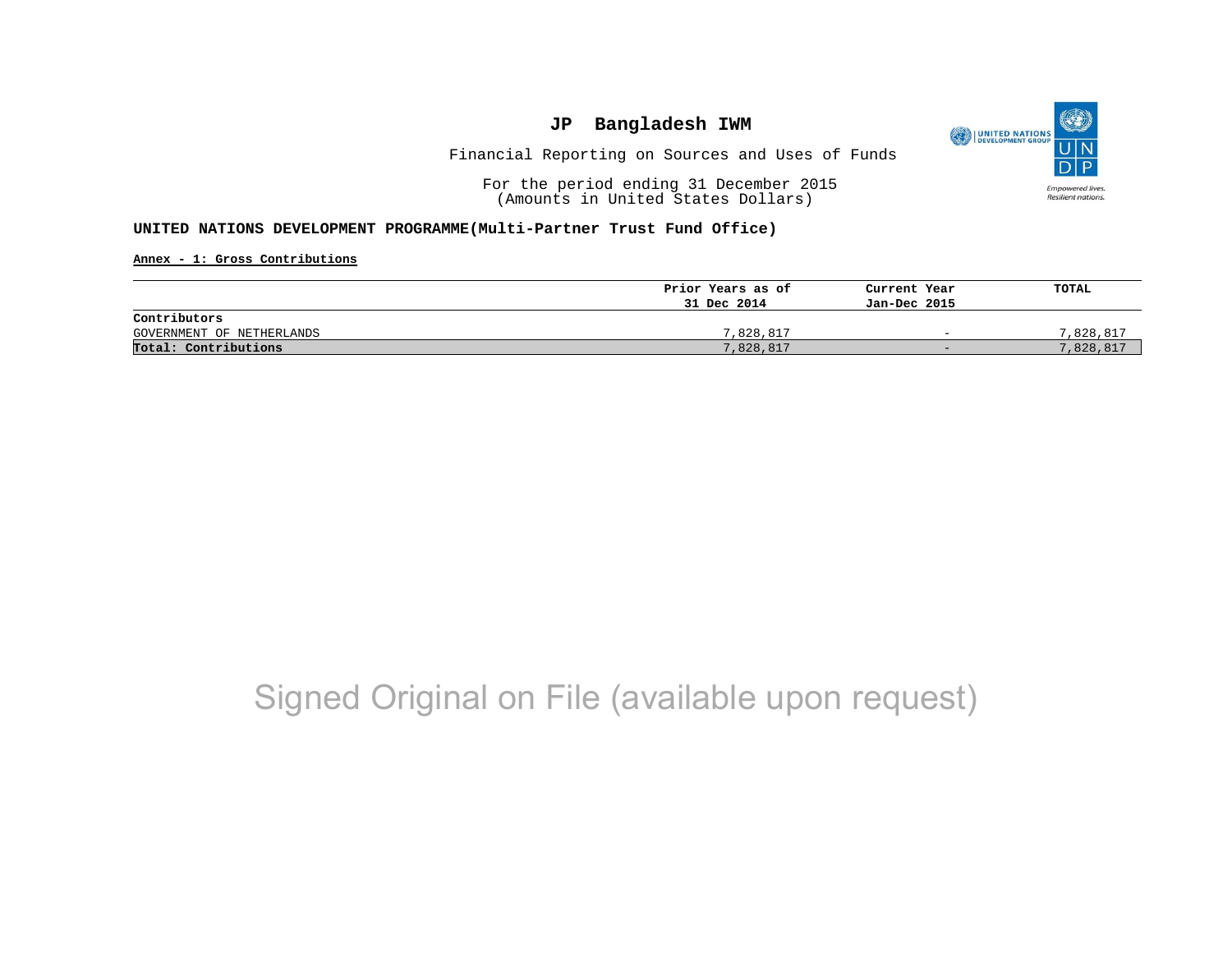

Financial Reporting on Sources and Uses of Funds

For the period ending 31 December 2015 (Amounts in United States Dollars)

#### **UNITED NATIONS DEVELOPMENT PROGRAMME(Multi-Partner Trust Fund Office)**

#### **Annex - 2: Transfers to Participating Organizations**

|                                                | Prior Years as of | Current Year             | TOTAL     |
|------------------------------------------------|-------------------|--------------------------|-----------|
|                                                | 31 Dec 2014       | Jan-Dec 2015             |           |
| ILO                                            | 250,070           | $\sim$                   | 250,070   |
| <b>UNDP</b>                                    | 4,491,514         | $\qquad \qquad -$        | 4,491,514 |
| WFP                                            | 3,008,945         | $\overline{\phantom{m}}$ | 3,008,945 |
| Total Transfers to Participating Organizations | 7,750,529         | $-$                      | 7,750,529 |

# Signed Original on File (available upon request)